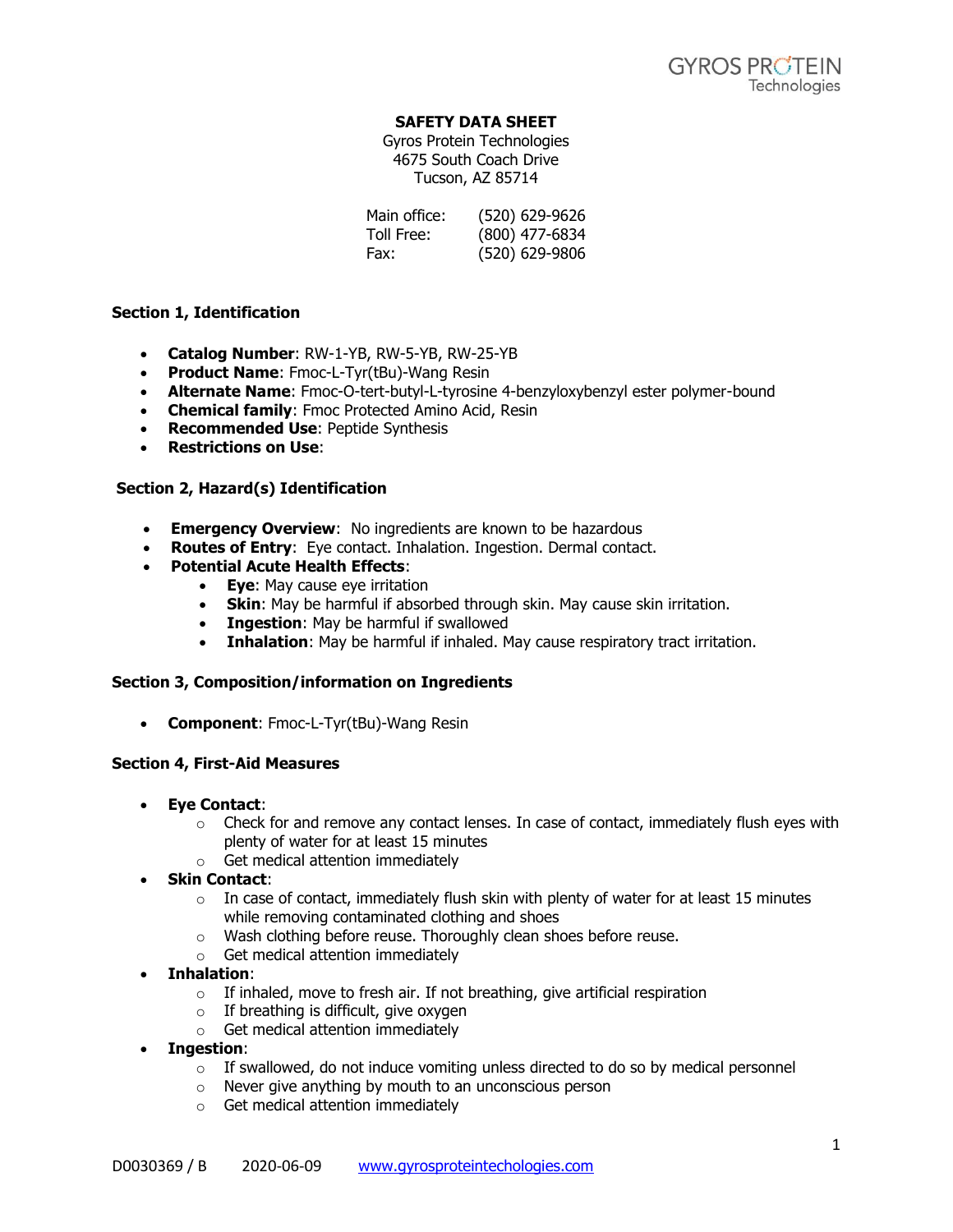### **Section 5, Fire-Fighting Measures**

### • **Suitable Extinguishing Media**:

- o Water spray
- o Dry Chemical
- o Foam
- o Carbon dioxide
- **Special Protection Equipment for Firefighters**:
	- o Compressed air/oxygen apparatus

#### **Section 6, Accidental release measures**

- **Person-related precautionary measures:** Avoid substance contact. Avoid formation/inhalation of dusts. Avoid breathing vapors, mist or gas
- **Environmental protection measures:** Do not allow to enter drains.
- **Procedures for cleaning/absorption:** Sweep up and shovel. Keep in suitable, closed containers for disposal

#### **Section 7, Handling and storage**

- **Handling**: Provide appropriate exhaust ventilation at places where dust is formed. Normal measures for preventive fire protection.
- **Storage:** Keep container in a dry, well-ventilated area. Keep closed tightly. Store between +2 to  $+8^{\circ}$ C

#### **Section 8, Exposure Controls/Personal Protection**

- **Personal Protection:**
	- **Eye protection:** Use equipment for eye protection tested and approved under appropriate government standards such as NIOSH (US) or EN 166(EU).
	- **Hand protection:** Handle with gloves. Gloves must be inspected prior to use. Use proper glove removal technique (without touching glove's outer surface) to avoid skin contact with this product. Dispose of contaminated gloves after use in accordance with applicable laws and good laboratory practices. Wash and dry hands.
	- **Respiratory protection:** Required when dusts are generated. Filter P 2 (acc. To DIN 3181) for solid and liquid particles of harmful substances.
	- **Skin and body protection:** Choose body protection in relation to its type, to the concentration and amount of dangerous substances, and to the specific work-place., The type of protective equipment must be selected according to the concentration and amount of the dangerous substance at the specific workplace.

#### **Section 9, Physical and Chemical Properties**

- **Physical Appearance:** Powder, light yellow
- **Odor**: NA
	-
- **Boiling Point**: NA
- **Melting Point**: NA
- **Vapor Pressure (mmHg/70°F):** NA
- **Vapor Density (Air = 1):** NA
- **Specific Gravity**: NA
- **Solubility**: NA